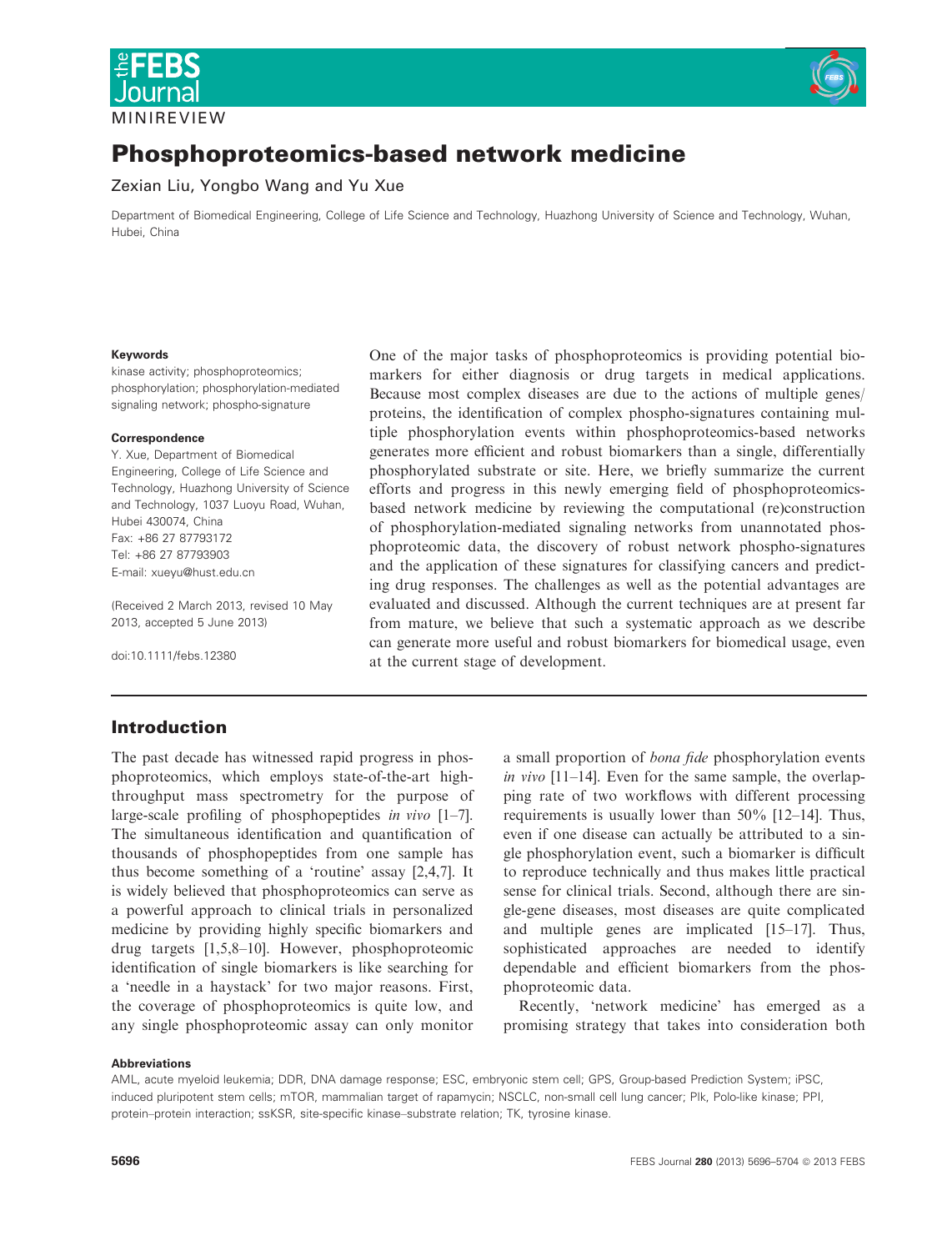key genes/proteins and their relationships in specific modules, pathways and processes [15–17]. Accumulating evidence suggests that the phosphorylation-mediated signaling network is not static but can be dynamically rewired in different samples and diseases or upon undergoing different treatments [9,18–22]. Thus, elucidating the key features of such a network would be expected to provide phospho-signatures that would be highly useful in further biomedical applications. Here, we summarize the cutting-edge advances in phosphoproteomics-based network medicine by reviewing the computational methodologies for (re) constructing phosphorylation-mediated signaling networks from phosphopeptides, discovering efficient phospho-signatures from the networks and using the signatures as potential biomarkers and/or drug targets. Although this newly emerging field is still in its infancy, we anticipate that such a systematic method will prove to be an indispensable approach for personalized medicine.

### (Re)construction of phosphorylationmediated signaling networks from phosphoproteomic data

In general there are two types of computational methodologies for phosphorylation-mediated signaling

networks. The initial step for both is the mapping of all the identified phosphopeptides in order to obtain the benchmark sequence data and to designate the integrated phosphoproteins together with their exact phosphorylation sites (Fig. 1A,B).

The first approach involves directly mapping phosphoproteins to pathways or protein–protein interaction (PPI) networks (Fig. 1A). For example, Matsuoka et al. identified over 900 DNA damage response (DDR) related phosphorylation sites from > 700 proteins using an S/T-Q motif, which is the consensus sequence recognized by ATM/ATR (Ataxia telangiectasia mutated/Ataxia telangiectasia and Rad3 related) [23]. Using the two pathway analysis tools Ingenuity Pathway Analysis [24] and PANTHER [25], they obtained a number of network modules that potentially participate in DDR [23]. In 2010, Huttlin et al. systematically identified nearly 36 000 phosphorylation sites in 6296 proteins from nine different murine tissues [18] and mapped them to the STRING database, which is the most comprehensive resource of both the known and predicted PPIs [26]. To model a more integrative signaling pathway, they incorporated the phosphoproteomic data together with the known mitogen-activated protein kinase (MAPK) pathway, which was obtained from the KEGG PATHWAY database [27]. Recently, Weigand et al. quantitatively



Fig. 1. (Re)construction of phosphorylation-mediated signaling networks from phosphoproteomic data by first mapping the phosphopeptides to protein sequences and then (A) directly mapping phosphoproteins to PPI networks or pathways or (B) constructing kinase–substrate phosphorylation networks with predicted ssKSRs. Due to limitations of the computational technique, not all phosphorylation sites can be predicted with regulatory kinases (kinases X and Y with their substrates and sites are indicated in blue and orange, respectively).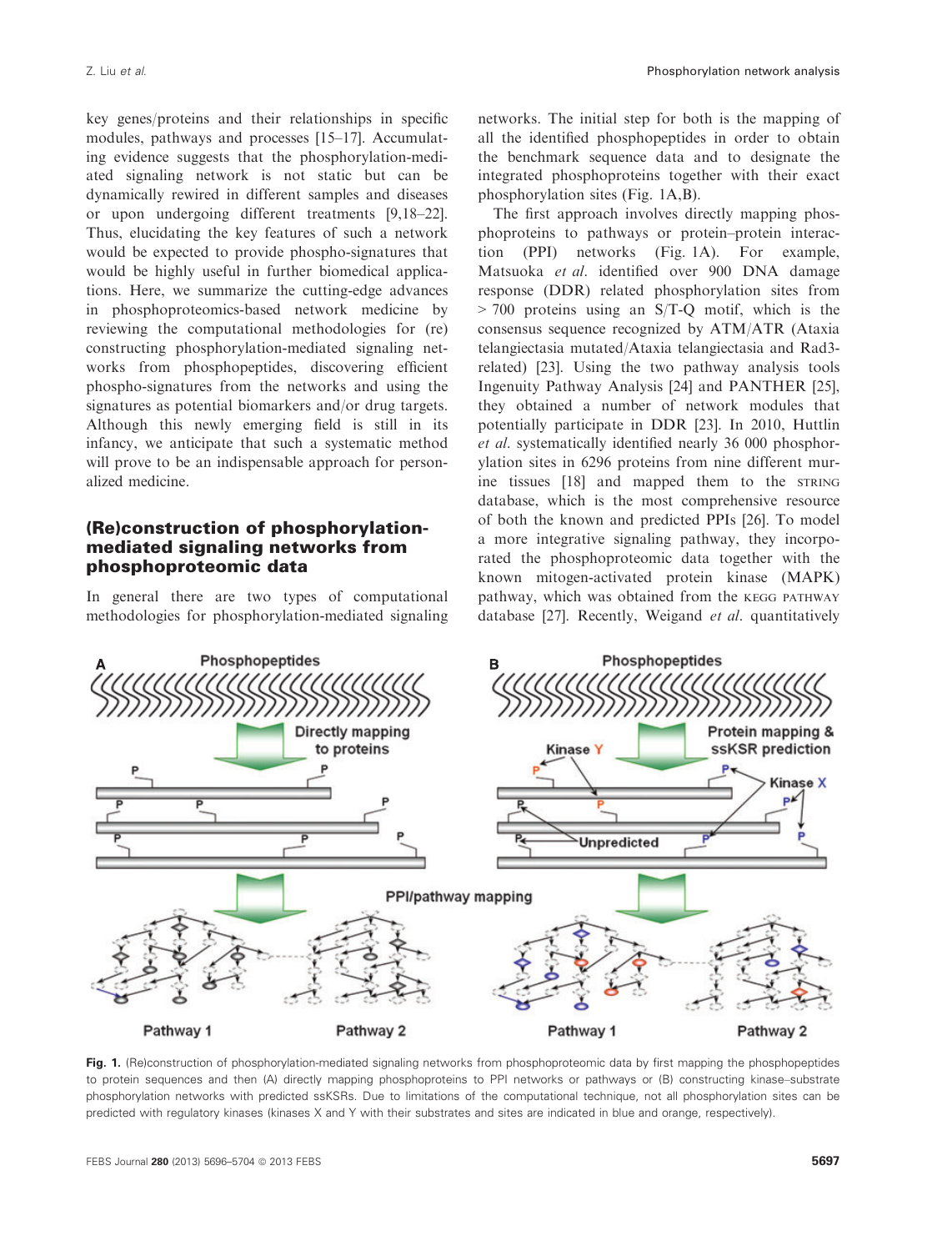detected 12 669 phosphorylation sites from human MDA-MB-231 tumor xenografts treated with a humanized antibody (RG7356) for the CD44 receptor [28]. The SUBEXTRACTOR algorithm was used to integrate the phosphorylation sites with PPI information through a Bayesian probabilistic model [29], while further analysis predicted and confirmed that CD44 expressing tumors respond to RG7356 therapy, mainly by exerting an effect on the MAPK pathway [28].

The phosphorylation of modifiable sites is the result of the actions of upstream regulatory kinases [2]. A kinase having either a high level of activity or low recognition specificity may modify a greater number of phosphorylation sites. Thus, the kinase activity and kinase–substrate relations should also be included for a more precise integrative analysis. Recently, attention has been focused on the construction of kinase–substrate networks inferred from the phosphoproteomic data [3,30,31] (Fig. 1B). First, potential regulatory kinases of phosphoproteins are predicted with a sequencebased kinase-specific predictor [3], such as SCANSITE [32], NETPHOSK [33] OF GROUP-BASED PREDICTION SYSTEM (GPS) [34], by directly inputting protein sequences. From the result, potential site-specific kinase–substrate relations (ssKSRs) are determined and further filtered using the identified phosphorylation sites as a reference. Then, a number of contextual factors such as PPI and co-localization information on the kinase and substrate can be used to greatly reduce the false positive hits [35–38]. Because a given kinase can also be phosphorylated by another kinase, all of the predicted ssKSRs are potentially involved in the kinase–substrate networks that can be visualized using CYTOSCAPE [39] or similar tools. Linding *et al.* in 2007 developed a seminal algorithm, termed NETWORKIN, by integrating both motif-based predictions and direct or indirect PPIs, thus constructing a high confidence human phosphorylation network containing 7143 ssKSRs among 1759 substrates and 68 kinases for 4488 phosphorylation sites [35,36,40]. Using this powerful tool, they painstakingly modeled the phosphorylation-mediated DDR network by linking together several different biological processes involved in the response to DNA double-stranded breaks, cell cycle checkpoints and apoptosis. This method was rapidly adopted by mainstream researchers for constructing a variety of networks, including the JNK phosphorylation network [41], autophagy-associated phosphorylation networks [42], and the dynamic phosphorylation networks during human embryonic stem cell (ESC) differentiation [43] and mouse skin carcinogenesis [44].

In 2008 we developed a sequence-based tool, termed GPS, which has the capacity to hierarchically predict

kinase-specific phosphorylation sites for 408 human kinases [34]. Other tools, such as scansite [32] and NETPHOSK [33], only predict  $\sim 30$  kinases. Thus, by comparison, the performance of GPS 2.0 is better than analogous predictors [34,45]. Combining GPS predictions, PPIs and protein complexes, Bensimon et al. constructed an alternative DDR phosphorylation network and observed that  $\sim$  40% of the associated phosphorylation events were ATM-independent [46]. Recently, we integrated the GPS algorithm together with the PPI information to develop a software package called IGPS (in vivo GPS) for the prediction of in vivo ssKSRs [38]. We constructed eukaryotic phosphorylation networks and predicted a total of 186 922 ssKSRs among 1079 protein kinases and 9247 substrates for 44 290 phosphorylation sites in five different species (Saccharomyces cerevisiae, Caenorhabditi s elegans, Drosophila melanogaster, Mus musculus and Homo sapiens). The results suggest that the PPI filter removes up to 95% of any false positive hits predicted by the GPS sequence-based algorithm [38]. In addition, by analyzing Polo-like kinase (Plk) mediated phosphoregulation, it was demonstrated that the subcellular co-localization information is also an efficient contextual filter [37].

## Network-based discovery of phospho-signatures

Because only a small proportion of phosphorylation sites can be identified in any single phosphoproteomic profiling, statistical approaches have been widely adopted to test whether phosphoproteins are over-represented or under-represented in distinct pathways or significantly modified by specific kinases. Thus, phosphoproteomic profiling can be described as a 'near random sampling'. Using this approach, one pathway with more actual phosphorylation sites will be characterized by more phosphopeptides than another pathway containing fewer phosphorylation sites (Fig. 2A). Also, one kinase with a greater number of modified sites will be more frequently identified, i.e. with more hits, than another kinase having fewer modified sites (Fig. 2A). Although there are a number of intrinsic biases in the currently available techniques, this framework is nevertheless fundamental for the performance of statistical analysis.

Enrichment analysis of phosphorylation-associated pathways provides efficient and robust network phospho-signatures. For example, by comparing the phosphoproteomic data sets of ESCs and induced pluripotent stem cells (iPSCs), Phanstiel et al. observed that a number of somatic-cell-related processes are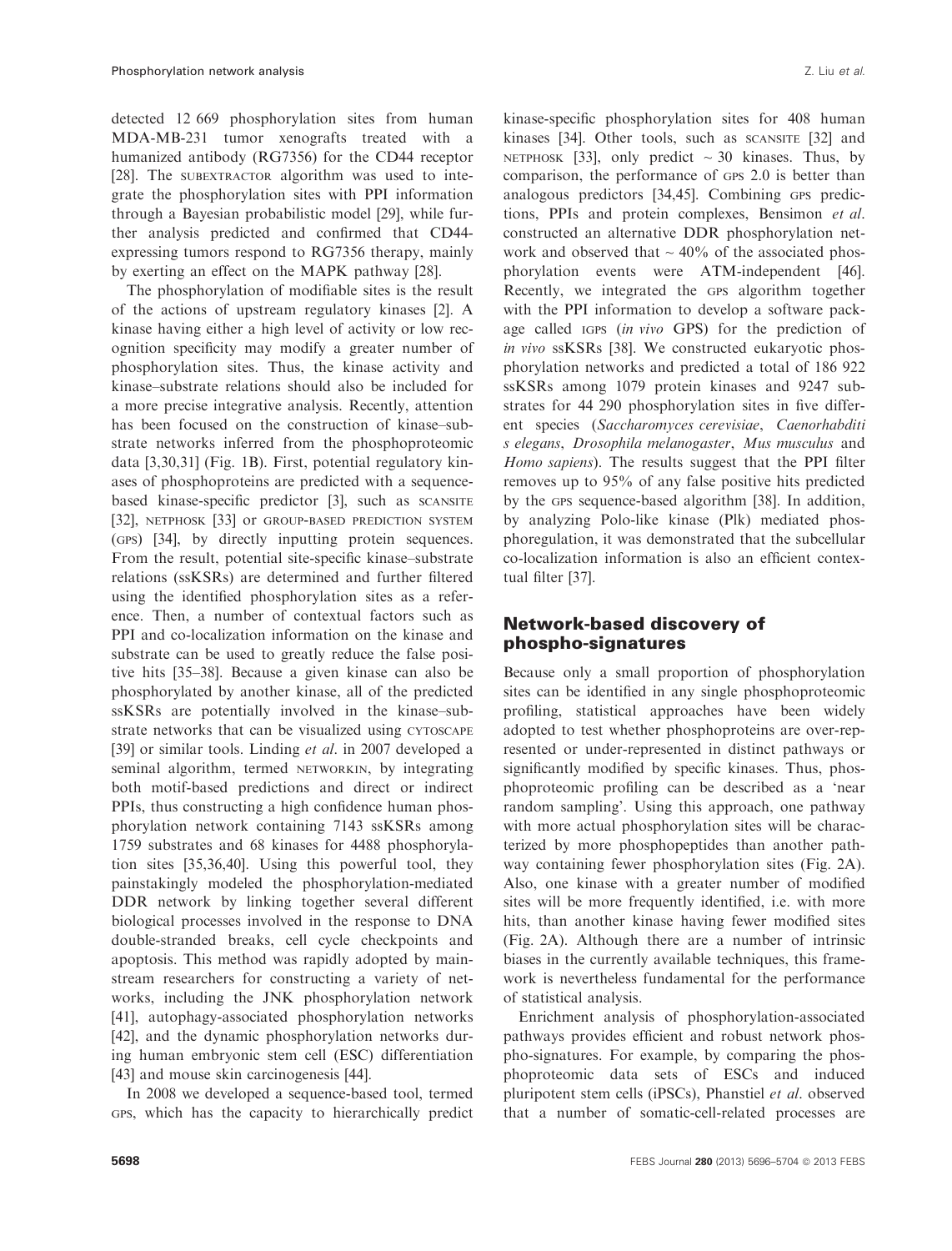

Fig. 2. Phosphoproteomic profiling and network-based discovery of phospho-signatures. (A) The 'near random sampling' hypothesis that the pathway or kinase with a greater number of phosphorylation sites will be sampled with more phosphopeptides. (B) Potentially novel molecular biomarkers can be selected in the event that their neighbors are known disease genes in the same sub-networks or pathways [15]. (C) Based on the hypothesis of higher kinase activity with a greater number of modified sites, differentially activated kinases can be statistically calculated by comparing the phosphoproteome-based kinase–substrate networks under different conditions.

significantly over-represented in iPSCs, and these results were shown to be consistent with additional analyses at both the transcript and protein levels [47]. Thus, it was discovered that somatic cell programs are incompletely silenced in iPSCs [47]. Also, it is possible to predict individual molecular biomarkers from the pathways or sub-networks if some of their neighbors are known disease genes [15] (Fig. 2B). For example, Matsuoka et al. determined that DDR-associated phosphorylated proteins are significantly enriched in the AKT-insulin pathway. Based on the results, they confirmed that an insulin responsive site in 4E-BP1, Ser111, was phosphorylated by ATM [23].

The available evidence suggests that the phosphoproteomic data faithfully reflect the dynamics of kinase activity in vivo. For example, by a comparison of the phosphoproteome in the presence or absence of Plk1 activity, three independent studies respectively identified 390 [19], 1071 [48] and 752 [20] differentially regulated phosphorylation sites. In total, 1979 nonredundant sites were identified, while only 26 ( $\sim 1.3\%$ ) phosphorylation sites were identified in all three experiments [37]. However, the Plk1 consensus sequence N/D/E-pS was significantly over-represented in all three studies [19,20,48]. In this regard, although the overlap rate in phosphoproteomic studies is low, kinase activity analysis can be used to generate consistent results which can serve as a robust phosphosignature (Fig. 2C). Based on the hypothesis that there is higher kinase activity when there is a greater number of modified sites, we systematically analyzed the human liver phosphoproteome and demonstrated that the activities of 60 and 67 kinases were significantly upregulated (i.e. more sites modified) and downregulated (fewer sites modified), respectively [38]. At least for the upregulated kinases, these results are highly consistent with the known data [38]. Also, Bennetzen et al. used two autophagy inducers, resveratrol and spermidine, to quantitatively identify the phosphoproteome regulated in the autophagic response [42]. Using NETWORKIN [35,36] and MOTIF-X [49], a highly effective tool for phosphorylation motif discovery, they detected the two enriched motifs S/T-P and RXXS that are recognized by CDK2 and PAK4/PAK7/DMPK/CLK1, respectively [42]. More recently, Casado et al. formally described a kinase–substrate enrichment analysis approach for predicting activated kinases in acute myeloid leukemia (AML) cells by comparing the phosphoproteome-based kinase–substrate networks obtained from control and test samples [50]. The predictions were successfully validated in cell lines by western blotting analysis of the activity-correlated autophosphorylation sites in the predicted kinases. With this method, they also determined that certain kinases, such as CDC7, PDK1 and ERK, are more active in drug-resistant primary AML cells, while Abl, Lck, Src and CDK1 are more active in drug-sensitive cells [50]. In addition, this strategy was used for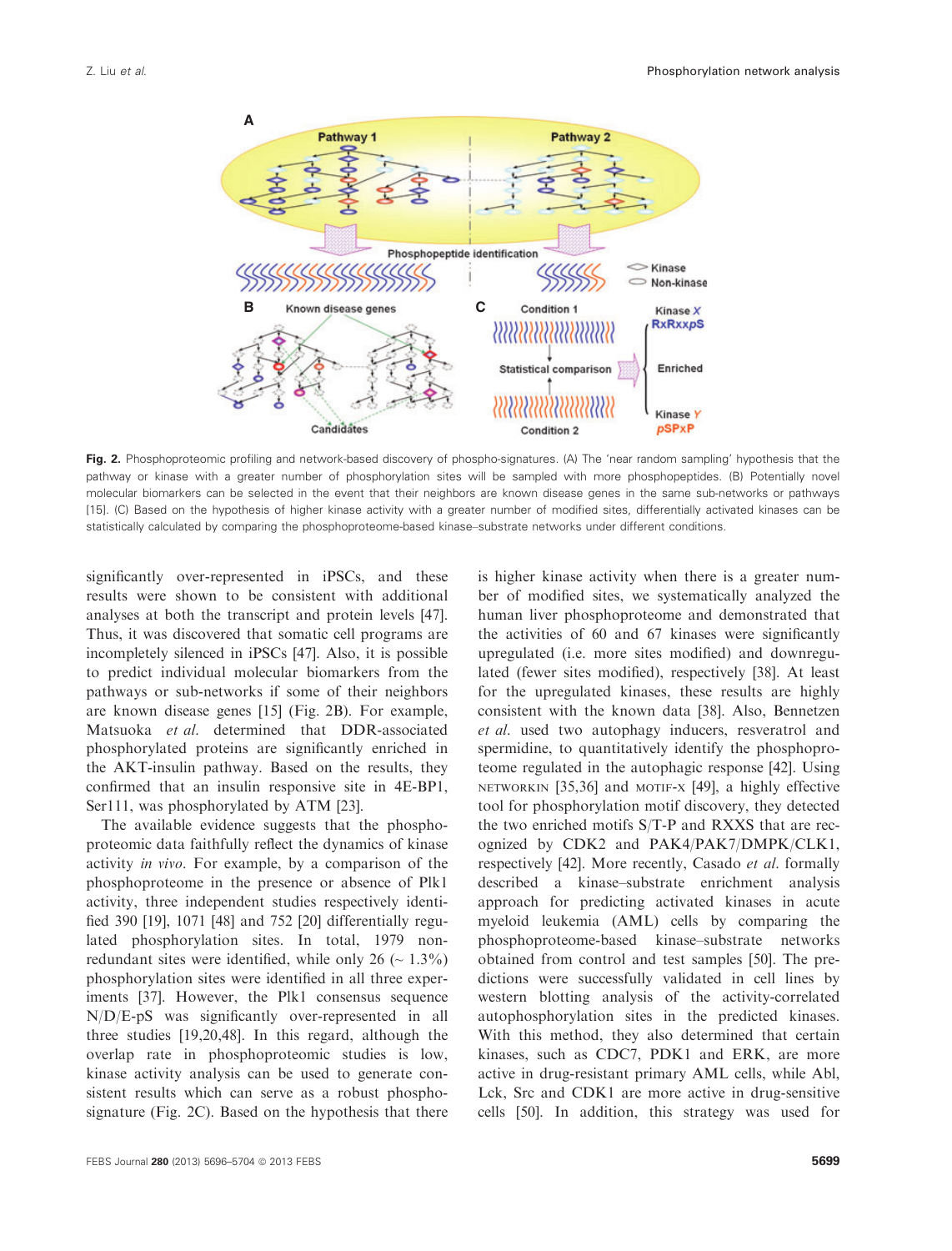analyzing the phosphoproteomic dynamics during mouse skin carcinogenesis, and the deregulated activities of PAK4, PKC and SRC were determined to be major drivers of malignancy [44].

## Biomedical usage of network phospho-signatures

It is believed that phosphorylation-mediated signaling networks are rewired in a variety of diseases, and that phosphoproteomic assays have the capacity to detect at least a considerable proportion of aberrant phosphorylation events [1,10,51,52]. Thus, the identification of stable phospho-signatures is important for both early diagnosis and effective treatment. Conventional studies have mainly focused on identifying single phosphorylation events as potential biomarkers. For example, by analyzing the mTOR (the mammalian target of rapamycin) regulated phosphoproteome, Grb10 was validated as a key substrate of mTORC1, which inhibits tumor growth by phosphorylating Grb10 [53,54]. However, we speculated that a single substrate might not be sufficient as an efficient biomarker, because one kinase usually modifies multiple substrates and may therefore synergistically participate in diseases or the response to drugs. Thus, the dynamics of only one gene/protein may not be adequate for accurately classifying a given disease or predicting a drug response [9,55].

Recently, the identification of network phospho-signatures with multiple targets has emerged as an important endeavor. Drug-related genome analyses have suggested that kinases represent nearly 20% of all

potential drug targets [56,57]. Indeed, a number of both serine/threonine kinases and tyrosine kinases (TKs) have been shown to be potent targets [6,10,51,54,55], whereas kinase inhibitors have come to be regarded as some of the most potentially useful drugs for cancer treatment [52,58]. Thus, the first approach is to monitor the dynamics of kinase activity in diseases or upon drug administration (Fig. 3A). Because the autophosphorylation of TKs is related to their activity, Rikova et al. performed tyrosine phosphoproteomic analyses on 41 non-small-cell lung cancer (NSCLC) cell lines and 150 NSCLC tumor samples [9]. The TK activity was estimated from the number of observed spectra and then used for the classification of tumors. One of the major findings in the study was that different combinations of activated TKs usually exist in different NSCLCs, so individualized treatments must be considered for any effective therapy [9]. However, because of the low reproducibility of the phosphoproteomic technique, the phosphopeptides of most TKs can only be detected in a small number of samples [9]. Thus, as described above, the kinase activity may be accurately estimated from the phosphorylated substrates.

The second method for obtaining network phosphosignatures is monitoring the limited substrates in specific pathways (Fig. 3B). For example, dasatinib, a multiple kinase inhibitor, has been approved as a potent drug for two types of leukemia tumors and is still undergoing evaluation for use in other cancers [55]. With a phosphoproteomic approach, Klammer et al. identified 12 phosphorylation sites in non-kinase proteins as a network phospho-signature which accurately



Fig. 3. Biomedical use of two types of network phospho-signatures. (A) By western blotting analysis of activity-correlated autophosphorylation sites, the kinase activities can be measured and correlated with the phenotypic data. (B) The expression or phosphorylation levels of a subset of key proteins can be monitored and correlated with the phenotype data.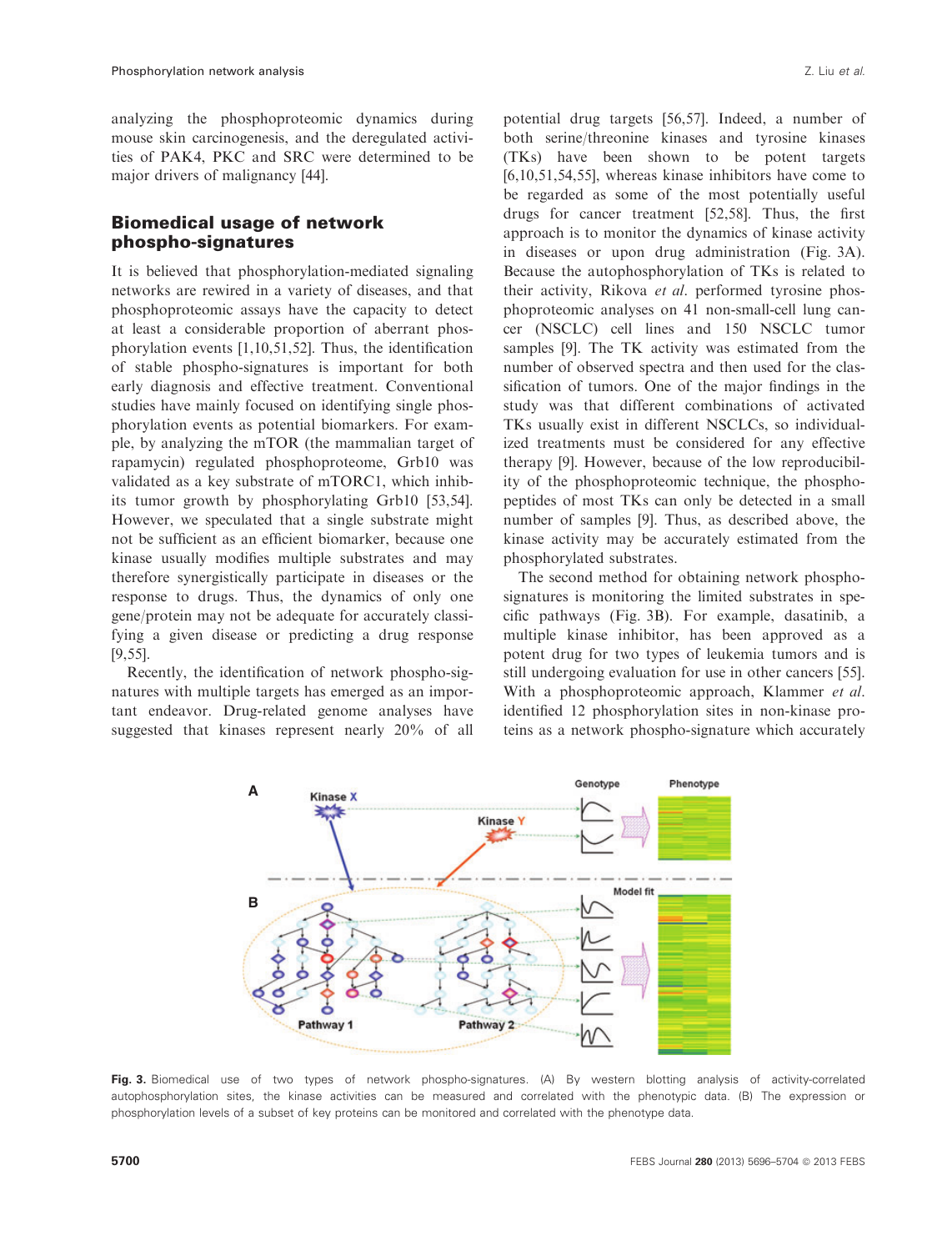predicts the dasatinib response in NSCLCs [55]. Also, Lee *et al.* developed a novel strategy of order- and time-dependent drug combinations for more efficiently killing triple-negative breast cancer cells [59]. The expression or phosphorylation levels of 35 proteins in related signaling pathways were quantitatively monitored and correlated with phenotype data by means of a mathematical model which accurately predicted drug-induced apoptosis in breast cancer cells [59]. In addition, this method was further refined and used for modeling of the genotoxic-stress-induced DDR network [60].

### Future perspectives

Currently, the major bottleneck of phosphoproteomics is its low level of coverage. A single phosphorylation event that is identified in the course of one phosphoproteomic profiling may be technically difficult to repeat in another assay [11–14]. Also, multiple genes/ proteins may participate in complex diseases or the response to drug treatment [15–17]. Thus, the identification of single biomarkers for accurately classifying diseases or predicting drug responses is an impractical task, at least at the present time. Since we are undoubtedly entering into an era in which network medicine will play an important role, robust network phospho-signatures are obviously needed.

For biomedical applications, recent analyses suggested that the expression or phosphorylation levels of a subset of key proteins in specific pathways or processes can be monitored through low-throughput assays [55,59,60]. Then mathematical models can be constructed to correlate the genotypes with phenotypes. These network signatures were proved to be more efficient and robust than single biomarkers [55,59,60]. However, 'low-throughput' usually means labor-intensive and time-consuming processes, even if they are indeed more accurate. Also, to construct such models, at least a certain number of genes/proteins should have been identified as being involved in the targeted pathways or processes. These candidates are usually selected based on already existing knowledge or high-throughput profiling results. Thus, for a less well studied sample, at least a two-step procedure should be performed, starting with a large-scale detection of potentially regulated substrates followed by small-scale quantification of their expression patterns and/or phosphorylation dynamics. If robust network phospho-signatures turn out to be retrievable from less reproducible high-throughput profiling, the procedure would be greatly simplified. Indeed, although directly monitoring kinase activity from its phosphopeptides is

less dependable [9], the results of the kinase activity analysis can indeed be robustly estimated from phosphoproteome-based kinase–substrate networks, at least for Plk1 [19,20,48].

(Re)construction of kinase–substrate phosphorylation networks from the phosphoproteomic data is heavily dependent on the accurate characterization or prediction of ssKSRs [3,45]. Because proteins can physically interact with kinases and yet not become phosphorylated, direct or indirect PPI information is not an optimal filter for narrowing down candidates for kinase–substrate relations. Recently, Newman et al. incubated 289 human kinases with protein chips and identified 3656 kinase–substrate relations in vitro [61]. Whether these kinase–substrate phosphorylation events really occur in vivo still remains to be determined. An accurate determination of kinase–substrate relations is still a great challenge. Also, it is estimated that there are up to 518 kinase genes encoded in the human genome, and the exact recognition motifs/patterns for a considerable number of these kinases have yet to be determined. Even our improved GPS algorithm can still only predict kinase-specific phosphorylation sites for 408 ( $\sim$  79%) human kinases [34]. Thus, the prediction performance obviously needs to be improved. However, although the current approaches for the analysis of kinase activity are quite immature, they are still highly useful for elucidating phosphorylation at a system-wide level and can provide robust phospho-signatures [19,20,38,42,48].

Taken together, we anticipate that network phospho-signatures, and not single phosphorylation events, will come to be accepted as the most appropriate biomarkers and/or drug targets for biomedical usage. Kinase activity is not the only important feature that can be derived from the less reproducible phosphoproteomic data, and it is anticipated that more efficient and robust network indicators will be discovered in the near future. In addition, while the current analysis of kinase activity only processes qualitative phosphopeptide data, incorporating quantitative information will further improve the accuracy of biomarker identification.

#### Acknowledgements

The authors would like to express thanks for helpful discussions with Dr Luonan Chen (SIBS, CAS), Dr Daniel Figeys (University of Ottawa), Dr Rune Linding (C-SIG), Dr Dong Li (BPRC) and Dr Ping Xu (BPRC). We also thank Lisa Jenkins in Dr Ettore Appella's laboratory (NIH/NCI) for carefully revising the manuscript. The authors are supported by the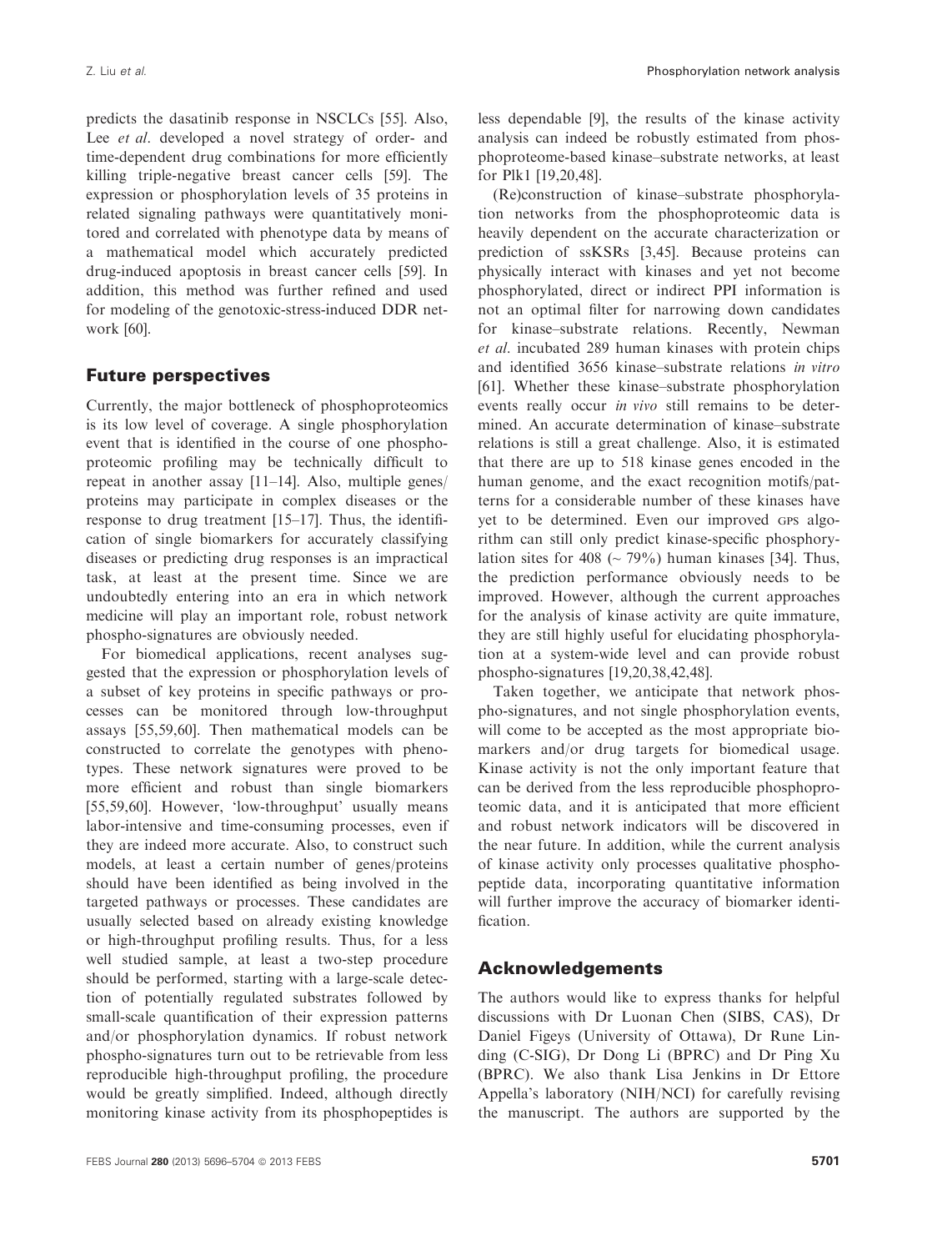National Basic Research Program (973 project) (2013CB933903 and 2012CB910101) and the Natural Science Foundation of China (31171263 and 81272578). Pacific Edit reviewed the manuscript prior to submission.

# References

- 1 Stasyk T & Huber LA (2012) Mapping in vivo signal transduction defects by phosphoproteomics. Trends Mol Med 18, 43–51.
- 2 Nilsson CL (2012) Advances in quantitative phosphoproteomics. Anal Chem 84, 735–746.
- 3 Ren J, Gao X, Liu Z, Cao J, Ma Q & Xue Y (2011) Computational analysis of phosphoproteomics: progresses and perspectives. Curr Protein Pept Sci 12, 591–601.
- 4 Macek B, Mann M & Olsen JV (2009) Global and sitespecific quantitative phosphoproteomics: principles and applications. Annu Rev Pharmacol Toxicol 49, 199–221.
- 5 Metodiev M & Alldridge L (2008) Phosphoproteomics: a possible route to novel biomarkers of breast cancer. Proteomics Clin Appl 2, 181–194.
- 6 Yu LR, Issaq HJ & Veenstra TD (2007) Phosphoproteomics for the discovery of kinases as cancer biomarkers and drug targets. Proteomics Clin Appl 1, 1042–1057.
- 7 Olsen JV, Blagoev B, Gnad F, Macek B, Kumar C, Mortensen P & Mann M (2006) Global, in vivo, and site-specific phosphorylation dynamics in signaling networks. Cell 127, 635–648.
- 8 Koomen JM, Haura EB, Bepler G, Sutphen R, Remily-Wood ER, Benson K, Hussein M, Hazlehurst LA, Yeatman TJ, Hildreth LT, et al. (2008) Proteomic contributions to personalized cancer care. Mol Cell Proteomics 7, 1780–1794.
- 9 Rikova K, Guo A, Zeng Q, Possemato A, Yu J, Haack H, Nardone J, Lee K, Reeves C, Li Y, et al. (2007) Global survey of phosphotyrosine signaling identifies oncogenic kinases in lung cancer. Cell 131, 1190–1203.
- 10 Lim YP (2005) Mining the tumor phosphoproteome for cancer markers. Clin Cancer Res 11, 3163–3169.
- 11 Chen X, Wu D, Zhao Y, Wong BH & Guo L (2011) Increasing phosphoproteome coverage and identification of phosphorylation motifs through combination of different HPLC fractionation methods. *J Chromatogr B* Analyt Technol Biomed Life Sci 879, 25–34.
- 12 Bian Y, Ye M, Song C, Cheng K, Wang C, Wei X, Zhu J, Chen R, Wang F & Zou H (2012) Improve the coverage for the analysis of phosphoproteome of HeLa cells by a tandem digestion approach. J Proteome Res 11, 2828–2837.
- 13 Engholm-Keller K, Hansen TA, Palmisano G & Larsen MR (2011) Multidimensional strategy for sensitive

phosphoproteomics incorporating protein prefractionation combined with SIMAC, HILIC, and TiO(2) chromatography applied to proximal EGF signaling. J Proteome Res 10, 5383-5397.

- 14 Han G, Ye M, Liu H, Song C, Sun D, Wu Y, Jiang X, Chen R, Wang C, Wang L, et al. (2010) Phosphoproteome analysis of human liver tissue by long-gradient nanoflow LC coupled with multiple stage MS analysis. Electrophoresis 31, 1080–1089.
- 15 Barabasi AL, Gulbahce N & Loscalzo J (2011) Network medicine: a network-based approach to human disease. Nat Rev Genet 12, 56–68.
- 16 Erler JT & Linding R (2010) Network-based drugs and biomarkers. J Pathol 220, 290–296.
- 17 Pawson T & Linding R (2008) Network medicine. FEBS Lett 582, 1266–1270.
- 18 Huttlin EL, Jedrychowski MP, Elias JE, Goswami T, Rad R, Beausoleil SA, Villen J, Haas W, Sowa ME & Gygi SP (2010) A tissue-specific atlas of mouse protein phosphorylation and expression. Cell 143, 1174–1189.
- 19 Oppermann FS, Grundner-Culemann K, Kumar C, Gruss OJ, Jallepalli PV & Daub H (2012) Combination of chemical genetics and phosphoproteomics for kinase signaling analysis enables confident identification of cellular downstream targets. Mol Cell Proteomics 11, O111.012351.
- 20 Grosstessner-Hain K, Hegemann B, Novatchkova M, Rameseder J, Joughin BA, Hudecz O, Roitinger E, Pichler P, Kraut N & Yaffe MB et al. (2011) Quantitative phospho-proteomics to investigate the polo-like kinase 1-dependent phospho-proteome. Mol Cell Proteomics 10, M111.008540.
- 21 Santamaria A, Wang B, Elowe S, Malik R, Zhang F, Bauer M, Schmidt A, Sillje HH, Koerner R & Nigg EA (2011) The Plk1-dependent phosphoproteome of the early mitotic spindle. Mol Cell Proteomics 10, M110.004457.
- 22 Holt LJ, Tuch BB, Villen J, Johnson AD, Gygi SP & Morgan DO (2009) Global analysis of Cdk1 substrate phosphorylation sites provides insights into evolution. Science 325, 1682–1686.
- 23 Matsuoka S, Ballif BA, Smogorzewska A, McDonald ER 3rd, Hurov KE, Luo J, Bakalarski CE, Zhao Z, Solimini N, Lerenthal Y, et al. (2007) ATM and ATR substrate analysis reveals extensive protein networks responsive to DNA damage. Science 316, 1160–1166.
- 24 Calvano SE, Xiao W, Richards DR, Felciano RM, Baker HV, Cho RJ, Chen RO, Brownstein BH, Cobb JP, Tschoeke SK, et al. (2005) A network-based analysis of systemic inflammation in humans. Nature 437, 1032–1037.
- 25 Mi H, Muruganujan A & Thomas PD (2013) PANTHER in 2013: modeling the evolution of gene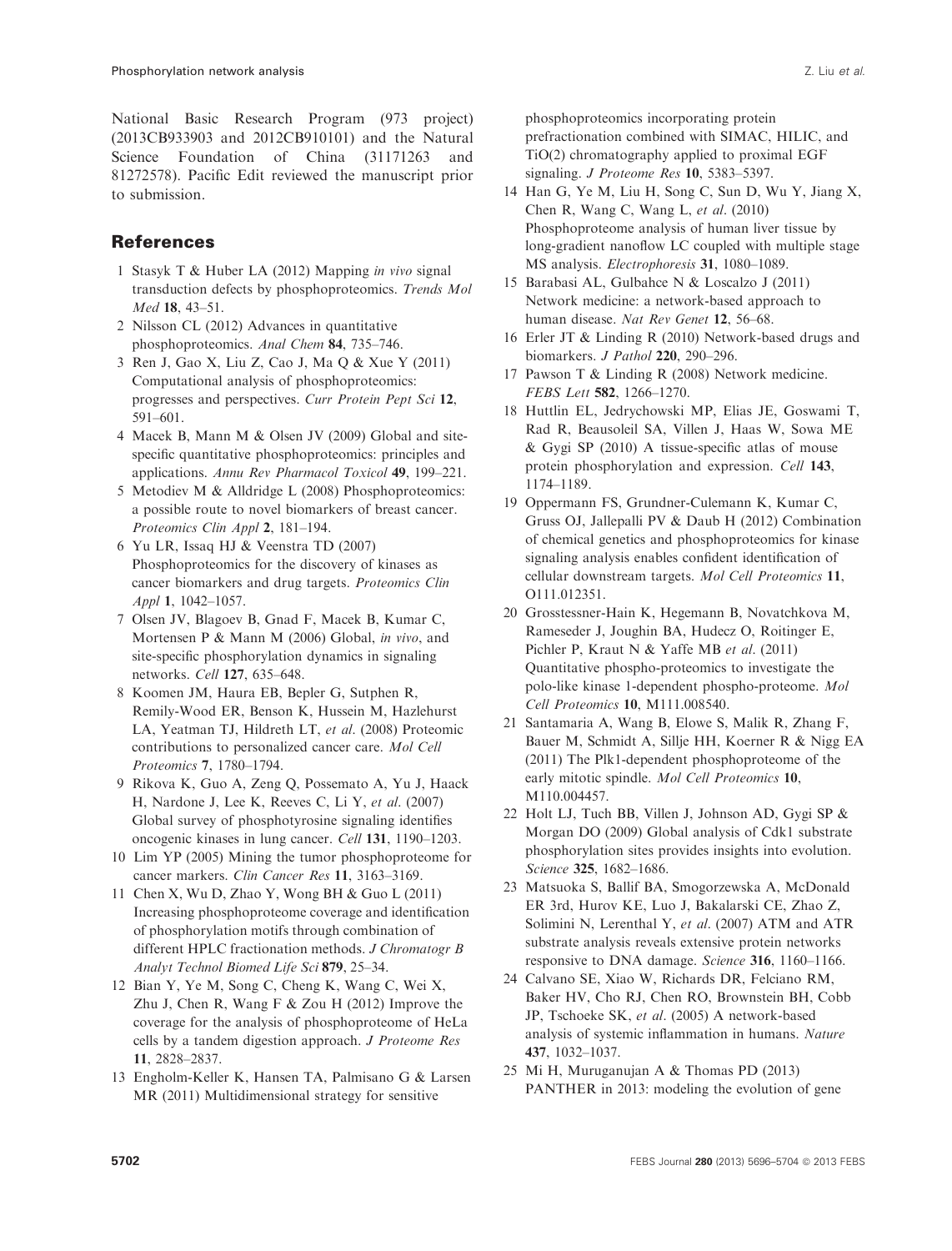function, and other gene attributes, in the context of phylogenetic trees. Nucleic Acids Res 41, D377–D386.

- 26 Jensen LJ, Kuhn M, Stark M, Chaffron S, Creevey C, Muller J, Doerks T, Julien P, Roth A, Simonovic M, *et al.* (2009) STRING  $8 - a$  global view on proteins and their functional interactions in 630 organisms. Nucleic Acids Res 37, D412–D416.
- 27 Kanehisa M, Goto S, Kawashima S, Okuno Y & Hattori M (2004) The KEGG resource for deciphering the genome. Nucleic Acids Res 32, D277–D280.
- 28 Weigand S, Herting F, Maisel D, Nopora A, Voss E, Schaab C, Klammer M & Tebbe A (2012) Global quantitative phosphoproteome analysis of human tumor xenografts treated with a CD44 antagonist. Cancer Res 72, 4329–4339.
- 29 Klammer M, Godl K, Tebbe A & Schaab C (2010) Identifying differentially regulated subnetworks from phosphoproteomic data. BMC Bioinformatics 11, 351.
- 30 Tan CS & Linding R (2009) Experimental and computational tools useful for (re)construction of dynamic kinase–substrate networks. Proteomics 9, 5233–5242.
- 31 Puente LG, Lee RE & Megeney LA (2009) Reconstructing regulatory kinase pathways from phosphopeptide data: a bioinformatics approach. Methods Mol Biol 527, 311–319.
- 32 Obenauer JC, Cantley LC & Yaffe MB (2003) Scansite 2.0: proteome-wide prediction of cell signaling interactions using short sequence motifs. Nucleic Acids Res 31, 3635–3641.
- 33 Blom N, Sicheritz-Ponten T, Gupta R, Gammeltoft S & Brunak S (2004) Prediction of post-translational glycosylation and phosphorylation of proteins from the amino acid sequence. Proteomics 4, 1633–1649.
- 34 Xue Y, Ren J, Gao X, Jin C, Wen L & Yao X (2008) GPS 2.0, a tool to predict kinase-specific phosphorylation sites in hierarchy. Mol Cell Proteomics 7, 1598–1608.
- 35 Linding R, Jensen LJ, Ostheimer GJ, Van Vugt MA, Jorgensen C, Miron IM, Diella F, Colwill K, Taylor L, Elder K, et al. (2007) Systematic discovery of in vivo phosphorylation networks. Cell 129, 1415–1426.
- 36 Linding R, Jensen LJ, Pasculescu A, Olhovsky M, Colwill K, Bork P, Yaffe MB & Pawson T (2008) NetworKIN: a resource for exploring cellular phosphorylation networks. Nucleic Acids Res 36, D695–D699.
- 37 Liu Z, Ren J, Cao J, He J, Yao X, Jin C & Xue Y (2013) Systematic analysis of the Plk-mediated phosphoregulation in eukaryotes. Brief Bioinform 14, 344–360.
- 38 Song C, Ye M, Liu Z, Cheng H, Jiang X, Han G, Songyang Z, Tan Y, Wang H, Ren J, et al. (2012) Systematic analysis of protein phosphorylation

networks from phosphoproteomic data. Mol Cell Proteomics 11, 1070–1083.

- 39 Shannon P, Markiel A, Ozier O, Baliga NS, Wang JT, Ramage D, Amin N, Schwikowski B & Ideker T (2003) Cytoscape: a software environment for integrated models of biomolecular interaction networks. Genome Res 13, 2498–2504.
- 40 Erler JT & Linding R (2012) Network medicine strikes a blow against breast cancer. Cell 149, 731–733.
- 41 Bakal C, Linding R, Llense F, Heffern E, Martin-Blanco E, Pawson T & Perrimon N (2008) Phosphorylation networks regulating JNK activity in diverse genetic backgrounds. Science 322, 453–456.
- 42 Bennetzen MV, Marino G, Pultz D, Morselli E, Faergeman NJ, Kroemer G & Andersen JS (2012) Phosphoproteomic analysis of cells treated with longevity-related autophagy inducers. Cell Cycle 11, 1827–1840.
- 43 Van Hoof D, Munoz J, Braam SR, Pinkse MW, Linding R, Heck AJ, Mummery CL & Krijgsveld J (2009) Phosphorylation dynamics during early differentiation of human embryonic stem cells. Cell Stem Cell 5, 214–226.
- 44 Zanivan S, Meves A, Behrendt K, Schoof EM, Neilson LJ, Cox J, Tang HR, Kalna G, Van Ree JH, Van Deursen JM, et al. (2013) In vivo SILAC-based proteomics reveals phosphoproteome changes during mouse skin carcinogenesis. Cell Rep 3, 552–566.
- 45 Xue Y, Gao X, Cao J, Liu Z, Jin C, Wen L, Yao X & Ren J (2010) A summary of computational resources for protein phosphorylation. Curr Protein Pept Sci 11, 485–496.
- 46 Bensimon A, Schmidt A, Ziv Y, Elkon R, Wang SY, Chen DJ, Aebersold R & Shiloh Y (2010) ATMdependent and -independent dynamics of the nuclear phosphoproteome after DNA damage. Sci Signal 3, rs3.
- 47 Phanstiel DH, Brumbaugh J, Wenger CD, Tian S, Probasco MD, Bailey DJ, Swaney DL, Tervo MA, Bolin JM, Ruotti V, et al. (2011) Proteomic and phosphoproteomic comparison of human ES and iPS cells. Nat Methods 8, 821–827.
- 48 Kettenbach AN, Schweppe DK, Faherty BK, Pechenick D, Pletnev AA & Gerber SA (2011) Quantitative phosphoproteomics identifies substrates and functional modules of Aurora and Polo-like kinase activities in mitotic cells. Sci Signal 4, rs5.
- 49 Schwartz D & Gygi SP (2005) An iterative statistical approach to the identification of protein phosphorylation motifs from large-scale data sets. Nat Biotechnol 23, 1391–1398.
- 50 Casado P, Rodriguez-Prados JC, Cosulich SC, Guichard S, Vanhaesebroeck B, Joel S & Cutillas PR (2013) Kinase–substrate enrichment analysis provides